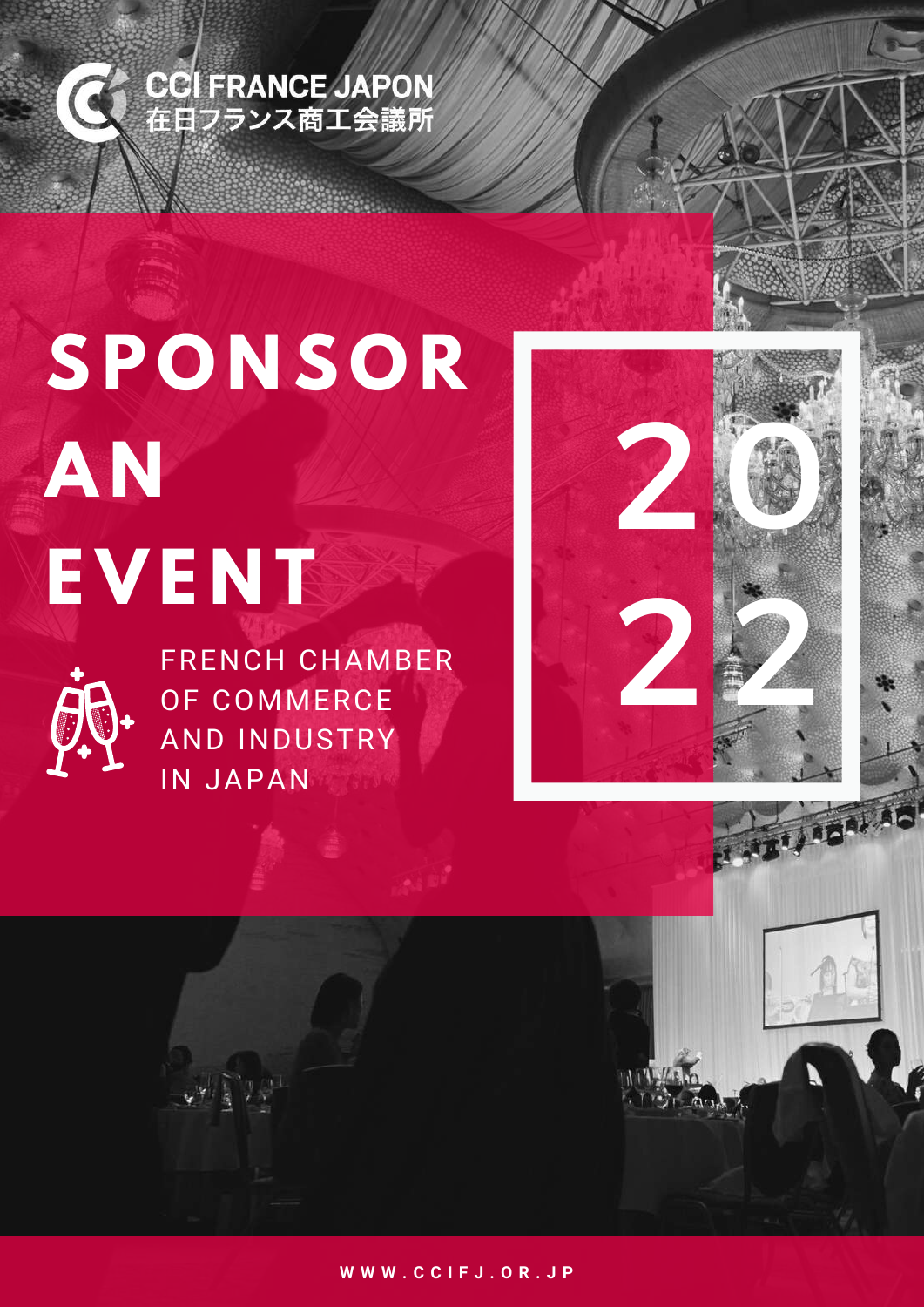















**FIRST EUROPEAN CHAMBER**

In Japan



**MORE THAN 600 MEMBERS FROM ALL FIELDS OF ACTIVITY**

1/3 being Japanese companies



#### **MORE THAN 60 EVENTS A YEAR**

Access to business and influence networks

## **VISIBLE AT EVENTS**

### **AND GET CONNECTED WITH MORE THAN 600 MEMBERS COMPANIES**

- Since 1918, committed to its members
- A business community of more than 600 French & Japanese companies and more than 2000 decision-makers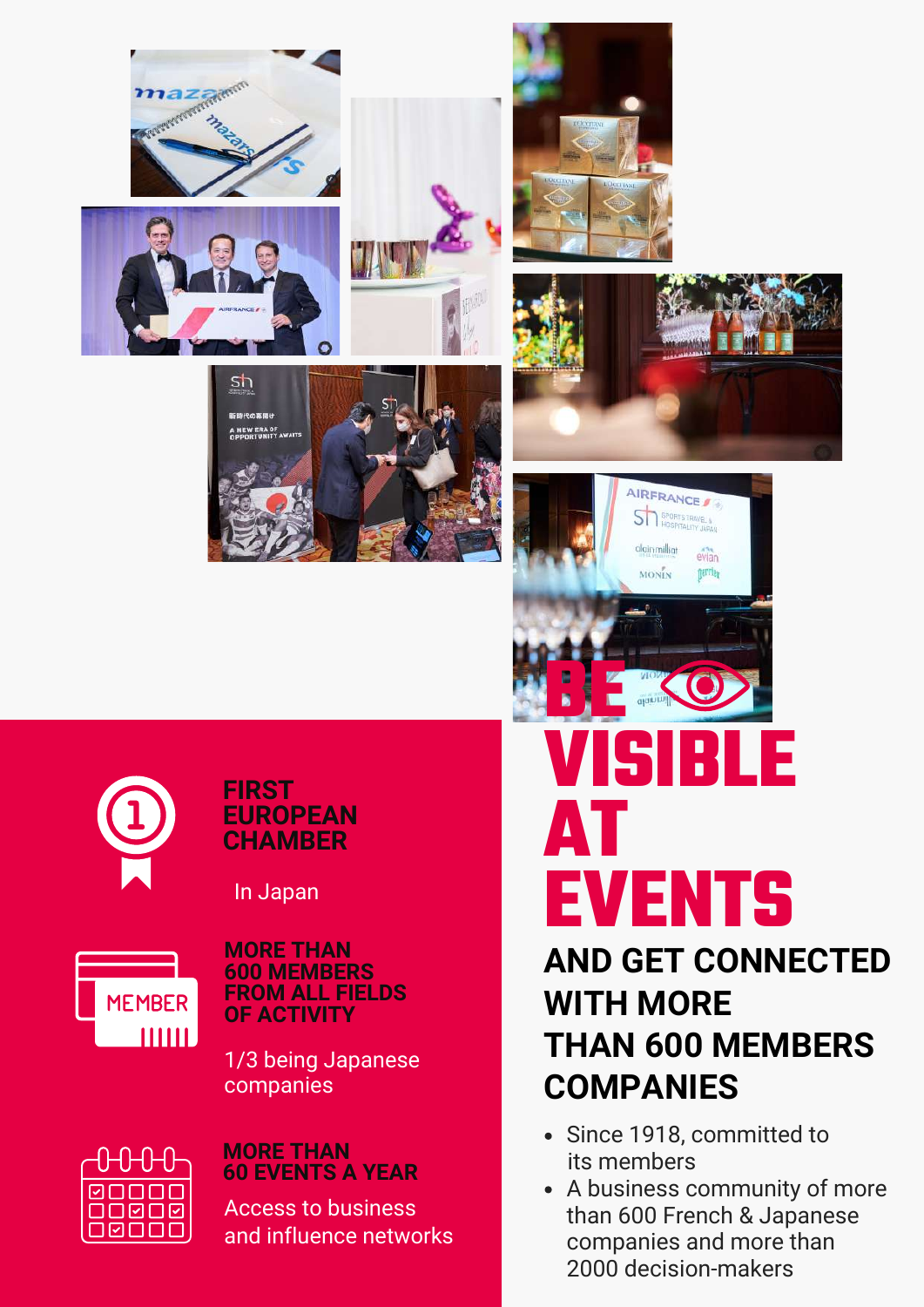#### **F R E N C H B U S I N E S S A W A R D S**



**JANUARY 27TH, 2022 GRAND HYATT TOKYO**

**ABOUT 150 CORPORATE REPRESENTATIVES (70% NON-JAPANESE)**

The French Business Awards (FBA) recognize excellence and promote success and innovation across all industries. The awards also acclaim the important social contributions made by organizations through their commitment to community, ethical behavior and environmental sustainability. The French Chamber's Shinnenkai follows the awarding ceremony and is a great opportunity for networking and giving visibility to your company.

## **G E N E R A L A S S E M B L Y**



**MARCH 17TH, 2022 - PARK HYATT TOKYO**



**ABOUT 120 CORPORATE REPRESENTATIVES (CCIFJ MEMBERS)**

The French Chamber organizes a General Assembly every year to inform its members about its activities and report on its annual accounts. 100 corporate representatives, members of the Chamber, gather every year for this event which features a luncheon and an inspirational presentation by a top-level executive from a blue-chip company.





## **G O L F T O U R N A M E N T**







**ABOUT 70 CORPORATE TOP MANAGERS (60% JAPANESE)**

The French Chamber, in cooperation with BLCCJ, organizes every year its joint Golf Tournament. Ideal occasion to invite friends, colleagues and business partners and to participate in the tournament in a relaxed and casual atmosphere.

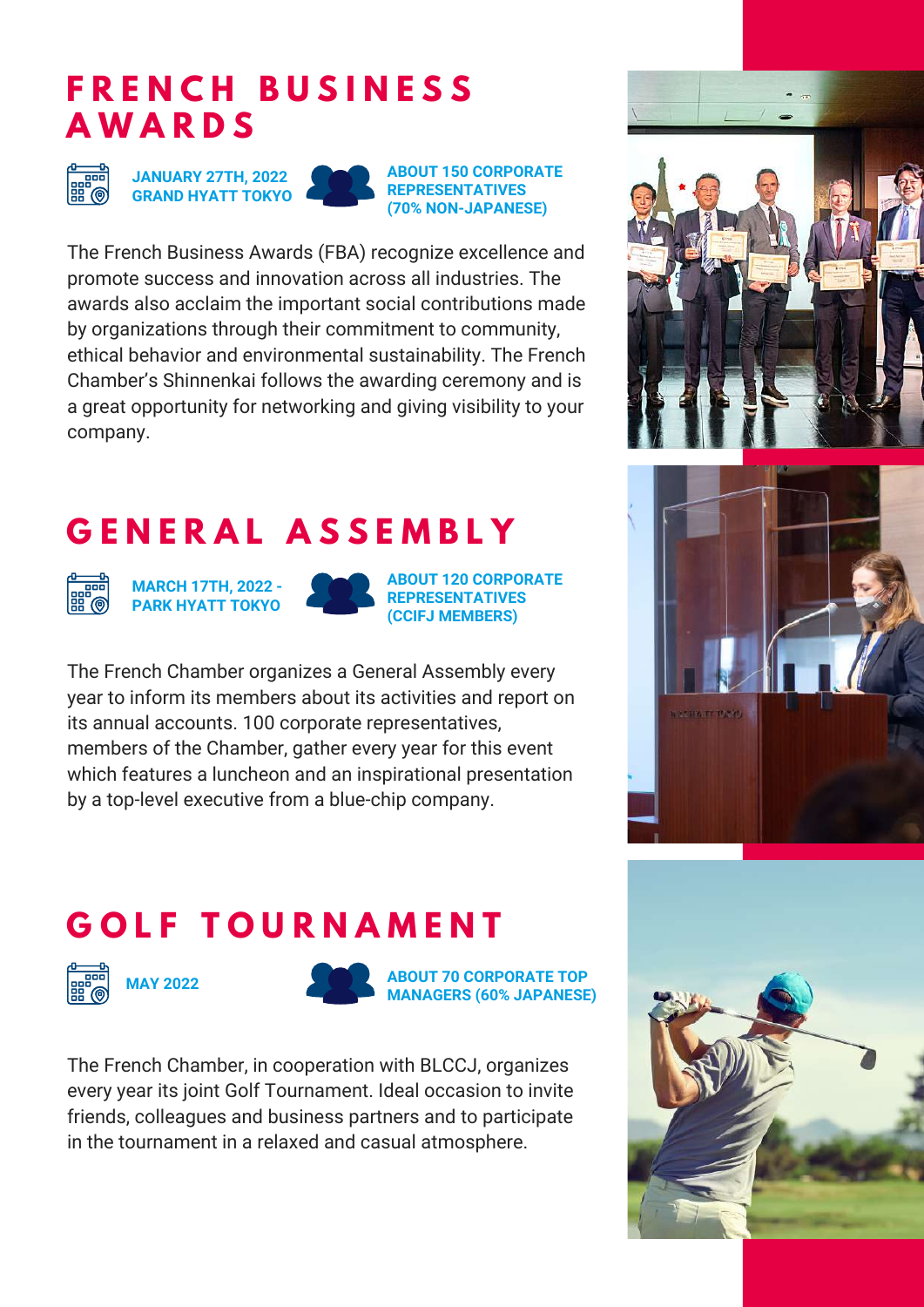### **A F T E R S U M M E R P A R T Y**



**SEPTEMBER 2022 ABOUT 150 GUESTS (CCIFJ MEMBERS, 50% JAPANESE)**

This event is the best way to network with people in the French-Japanese business scene, and create new potential business partners. This event is organized every year in order to gather and mingle in a relaxing way after the summer break, and to welcome new members of the Chamber and newcomers to Japan.



October14.

#### **E U R O P E A N N E T W O R K I N G P A R T Y**





**OCTOBER 2022 ABOUT 200 GUESTS (70% NON-JAPANESE)**

A delightful evening for networking: Meet new contacts, develop business leads and catch up with friends and business partners.

Organized by the French Chamber, this not-to-be-missed event is one of the main European Chambers networking party of the year.

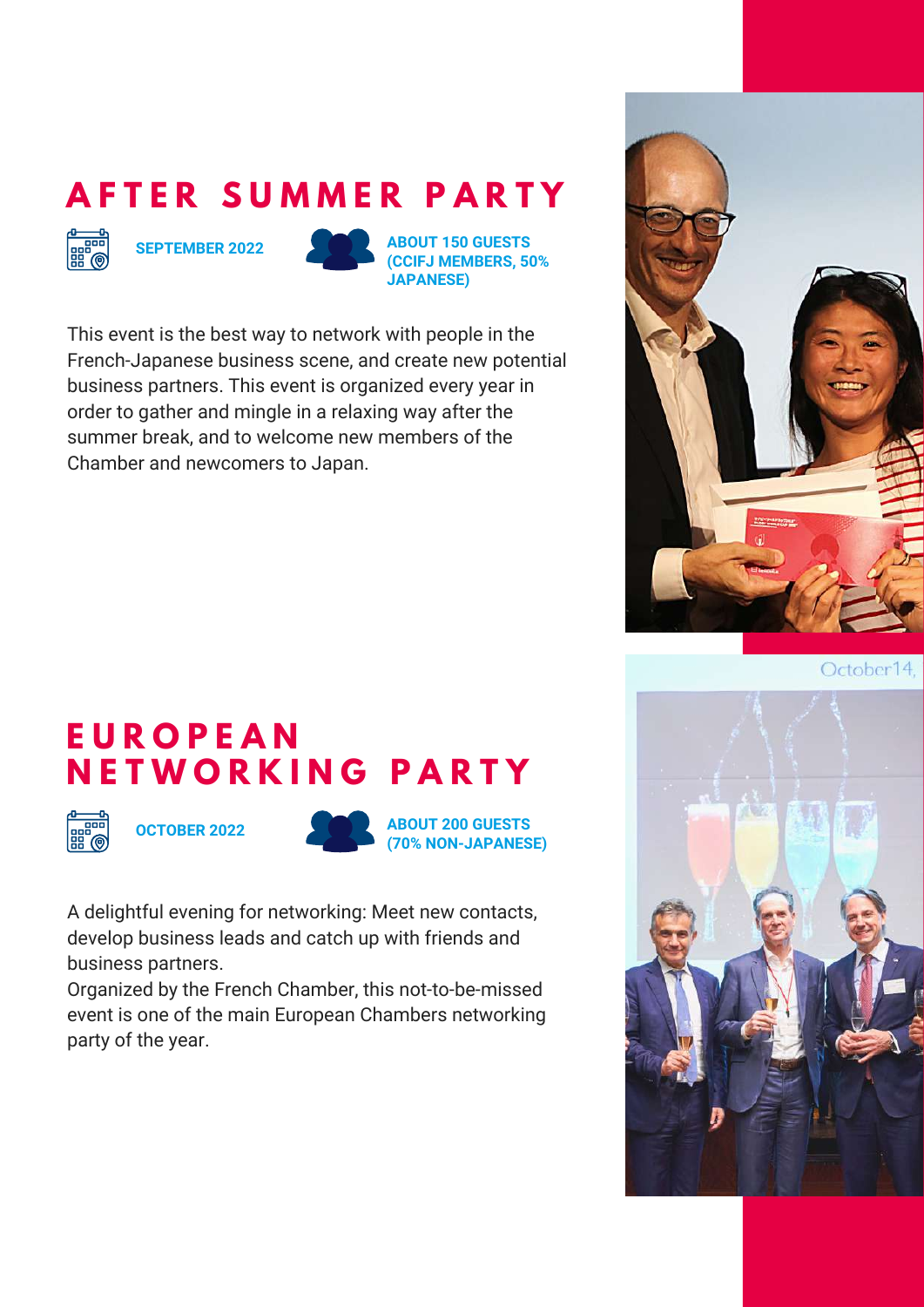## **SP O N S O R S H IP RAT ES**

**We offer a wide range of sponsorship opportunities for all our events, giving you a chance to promote your services and activities to our members and their guests. To get the maximum benefit from your investment, sign up as soon as possible to secure the highest level of visibility. Sponsorship can be established in various ways and can be adapted to different budgets in order to meet your marketing needs.**

#### *150 GUESTS*

**FRENCH BUSINESS AWARDS**

**Gold Sponsor JPY 300.000 Silver Sponsor JPY 200.000**

#### *120 GUESTS*

**GENERAL ASSEMBLY** **Gold Sponsor JPY 250.000 Silver Sponsor JPY 150.000**

*70 GUESTS*

**GOLF TOURNAMENT**

**Gold Sponsor JPY 250.000 Silver Sponsor JPY 150.000**

#### *150 GUESTS*

**AFTER SUMMER PARTY**

**Gold Sponsor JPY 250.000 Silver Sponsor JPY 150.000**

*200 GUESTS*

**EUROPEAN NETWORKING PARTY**

**Gold Sponsor JPY 300.000 Silver Sponsor JPY 200.000**

#### **Sponsorship packages include:**

- Your company logo on the invitation sent to all CCIFJ's members and partners;
- Your company name listed in the opening speech;
- Exclusivity of sponsoring in your sector: no other company in the same sector can co-sponsor the event. First-come, firstserved.

#### **Additionally, for Gold Sponsors:**

- 2 free tickets for the event (does not apply to the Golf Tournament);
- A space for your banner at a prominent spot in the venue;
- Additional visibility at the venue when applicable (logo on screen, more banners, etc.);
- A booth or a table at the event venue;
- The possibility to distribute leaflets, goodies or other products to the guests.

*\*For sponsorship involving goods and services (prizes, gifts or food/beverage), we reserve the right to accept or reject any offers and may request to see samples.*

*\*ALL THE PRICES ARE WITH TAXES INCLUDED*